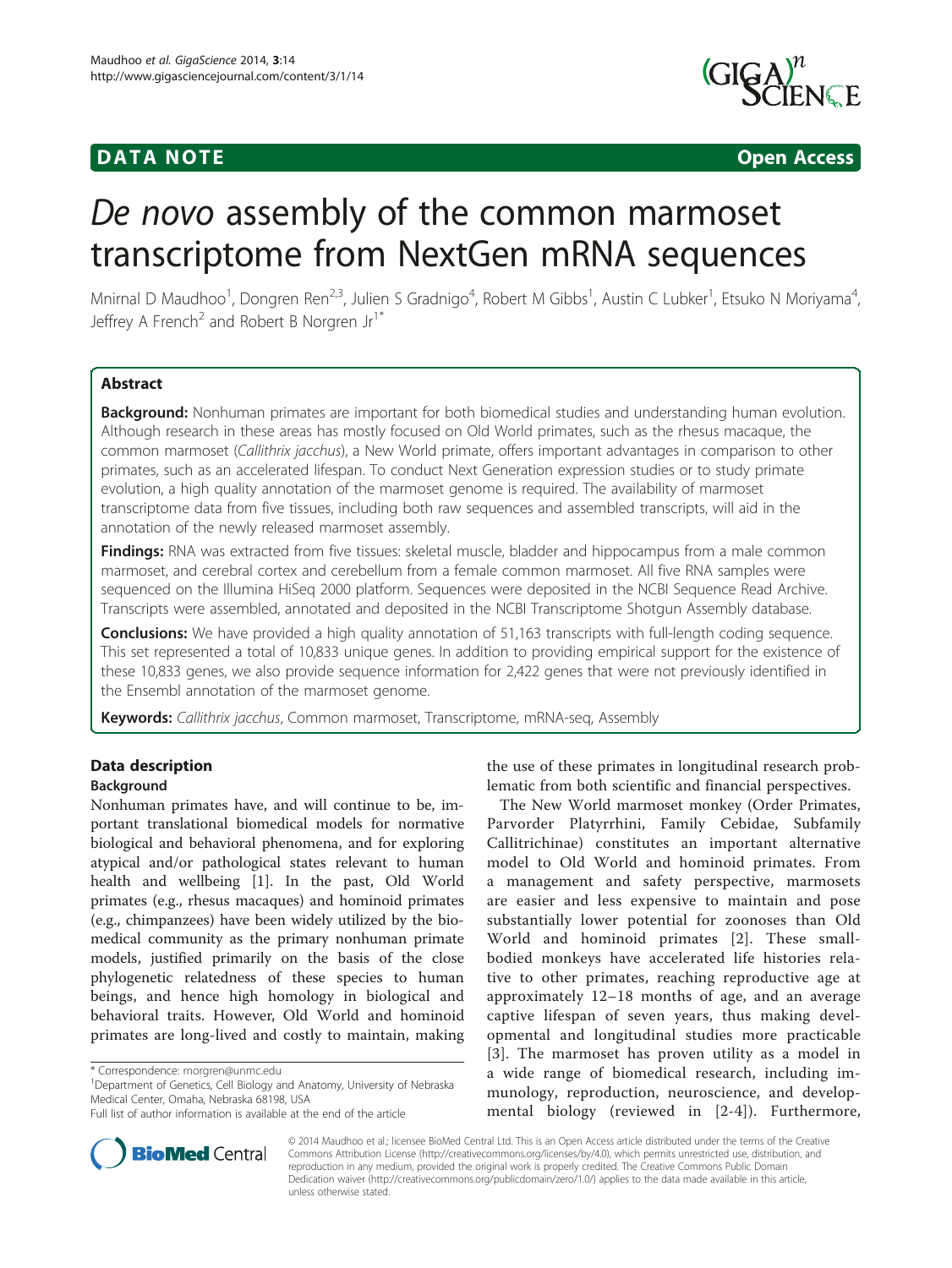| Tissue             | Animal ID | <b>SRA</b> accessions | <b>TSA accessions</b>     |
|--------------------|-----------|-----------------------|---------------------------|
| Skeletal muscle    | 2218      | SRX285593             | GAMQ01000001-GAMQ01033528 |
| Bladder            | 2218      | SRX285538             | GAMT01000001-GAMT01041104 |
| <b>Hippocampus</b> | 2218      | SRX285591             | GAMS01000001-GAMS01044498 |
| Cerebral cortex    | 2219      | SRX285592             | GAMR01000001-GAMR01044112 |
| Cerebellum         | 2219      | SRX285594             | GAMP01000001-GAMP01046724 |

<span id="page-1-0"></span>Table 1 Sequence and assembled transcript accessions

SRA, Sequence Read Archive; TSA, Transcriptome Shotgun Assembly.

genomic research with this species has already yielded important insights [[5,6](#page-3-0)].

A draft version of the marmoset (Callithrix jacchus) assembly has recently been published [[6\]](#page-3-0). To conduct Next Generation gene expression studies and to study primate evolution, a high quality annotation of the marmoset genome is required. Here, we present marmoset transcriptome data from five tissues, including 30.2 Gb of raw sequences and 209,966 assembled transcripts representing the full length CDS of 10,833 unique genes. These resources should be helpful in the annotation of the newly-released marmoset assembly.

## Samples

Two 2-year-old common marmosets (Callithrix jacchus), (animal number 2218, female and animal number 2219, male) were euthanized due to gastrointestinal illness and associated weight loss. Marmosets were humanely euthanized with appropriate veterinary supervision according to procedures approved by the UNO/UNMC Institutional Animal Care and Use Committee (#12-099-12). The animals were initially anesthetized with gaseous isoflurane, and then received a lethal overdose of sodium pentobarbital (i.v., 150 mg/kg). Immediately upon deep sedation, tissues were collected, placed in cryovials and immediately frozen in liquid nitrogen. The cryovials were stored at −80°C. Tissues included: skeletal muscle, bladder and cerebral hippocampus (from animal number 2218) and cerebellum and cerebral cortex (from animal number 2219).

## RNA extraction

Frozen tissues were thawed and total RNA was extracted with TRIzol and purified with an RNeasy Minikit (Qiagen). Extracted RNA was stored at −80°C until analysis. RNA extraction quality was assessed with

|  |  | <b>Table 2 Submitted contig statistics</b> |  |  |
|--|--|--------------------------------------------|--|--|
|--|--|--------------------------------------------|--|--|

| <b>Tissue</b>   | No. contigs | N50   | Mean length |
|-----------------|-------------|-------|-------------|
| Skeletal muscle | 33,528      | 2.441 | 1,429       |
| Bladder         | 41,104      | 2.662 | 1,522       |
| Hippocampus     | 44.498      | 2.819 | 1,603       |
| Cerebral Cortex | 44.112      | 2.926 | 1,615       |
| Cerebellum      | 46,724      | 2,935 | 1.578       |
|                 |             |       |             |

an Agilent 2100 Bioanalyzer using the RNA 6000 Nano Kit (Agilent). All samples used had RNA Integrity Numbers greater than 8.0.

## Sequencing

All five RNA samples were sequenced on the Illumina HiSeq 2000 platform (paired-end, 101 bp reads). A total of 30.2 billion bases of sequences were deposited in the NCBI Sequence Read Archive (SRA) database (Table 1).

## Transcriptome assembly

Reads were filtered to remove genomic contamination. To accomplish this, the reads were aligned with human RefSeq (version 57) mRNA sequences using BLAST  $(BLAST + v2.2.25)$  [[7\]](#page-3-0). All reads with a reported alignment length of less than 87 and greater than 115 nucleotides



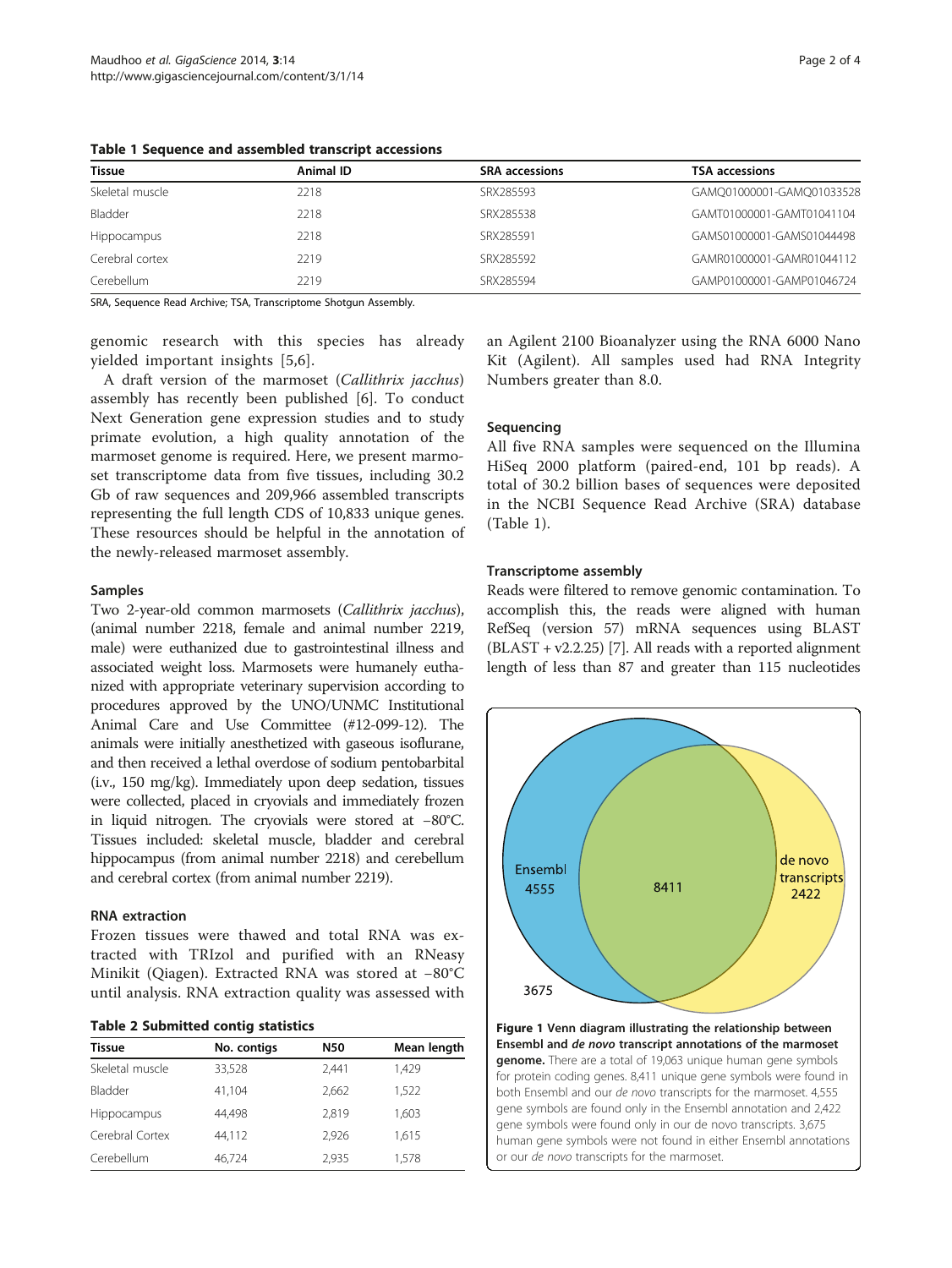<span id="page-2-0"></span>were removed from the input file. We also removed a read if its mate was removed.

Filtered reads were assembled into transcripts from Velvet (v1.2.09) [\[8](#page-3-0)] and Oases (0.2.08) [[9\]](#page-3-0) (Table [2](#page-1-0)). The k-mer value used in velveth was 31; the coverage cutoff and expected coverage was set to "auto" in velvetg. The assembled contigs from velvetg were then passed to Oases, a transcriptome assembler [\[9](#page-3-0)]. Default parameters were used for Oases.

This strategy was designed to avoid false positives. However, because we used human transcripts to identify orthologs, we will likely miss annotating potential marmoset-specific genes.

## Annotation

We used our assembled marmoset transcripts as queries with BLASTx  $[10]$  $[10]$  $[10]$  (BLAST + v2.2.25) to identify orthologous human RefSeq proteins. We used the full-length coding sequence (CDS) ranges obtained from the BLASTx output files to derive putative marmoset protein sequences. Only transcripts with both start and stop codons were annotated. In addition, only transcripts with conceptually derived proteins with alignment gap lengths of less than or equal to 15, protein length differences of less than or equal to 15, and protein identities of greater than or equal to 70% with respect to their human orthologs were annotated. Both annotated and unannotated transcripts were deposited in the TSA database (Table [1](#page-1-0)).

A total of 209,966 transcripts were submitted to NCBI. From this group, we annotated 51,163 transcripts with full-length CDS. This set represented a total of 10,833 unique genes. Conceptual translations (derived from BLASTx) had an average identity and similarity of 96.56% and 97.92% to their human orthologs, respectively.

## Comparison with Ensembl annotations

There were a total of 43,771 proteins in the Ensembl marmoset database (Ensembl genes 76, C\_jacchus 3.2.1). These represent 15,638 unique genes. 9,901 transcripts did not contain a start codon and 7,778 did not contain a stop codon. A total of 29,364 transcripts contained both start and stop codons. 7,642 proteins were assigned the gene symbol "unk" indicating that the gene identity was unknown. A total of 25,788 transcripts had start and stop codons and a known gene identity. These transcripts represented a total of 12,966 unique genes. We used gene symbols to identify which genes were represented in both the Ensembl annotations and in our de novo transcripts, as well as genes that were private to each annotation (Figure [1\)](#page-1-0). We found that our *de novo* transcripts add 2,422 genes that were not previously annotated by Ensembl as complete proteins. We should point out that our set of genes represents transcripts for which we could create full-length coding sequence with the Velvet-Oases pipeline. This figure does not represent all of the transcripts expressed in our datasets.

## Availability of supporting data

The datasets supporting this article are available at the National Center for Biotechnology Information (NCBI) accessioned under Bioproject ID: 203643. Illumina sequences were deposited in the SRA under accessions [SRX285593, SRX285538, SRX285591, SRX285592, SRX 285594]. Assembled transcripts were deposited in the Transcriptome Shotgun Assembly (TSA) database under accessions [GAMQ01000001-GAMQ01033528, AMT01 000001-GAMT01041104, GAMS01000001-GAMS010444 98, GAMR01000001-GAMR01044112, GAMP01000001- GAMP01046724]. Supporting BLASTx results, and ISA-TAB metadata are also available from the GigaScience database [[11](#page-3-0)].

#### Abbreviations

BLAST: Basic local alignment search tool; CDS: Coding sequence; RefSeq: Reference sequences; SRA: Sequence read archive; TSA: Transcriptome shotgun assembly.

#### Competing interests

The authors declare that they have no competing interests.

#### Authors' contributions

MDM performed the transcript assemblies, bioinformatics analyses and contributed to the writing of the paper; DR performed the RNA extractions; JSG, RMG and ACL performed bioinformatics analyses; ENM supervised bioinformatics analyses and contributed to the writing of the paper; JAF contributed to the writing of the paper; RBN conceived the study, supervised transcriptome assembly, annotation and other bioinformatics analyses and contributed to the writing of the paper. All authors read and approved the final manuscript.

#### Acknowledgements

We thank Alok Dhar at the UNMC DNA Sequencing Core facility for library preparation and Illumina sequencing and Sanjit Pandey for bioinformatics support. This research was supported, in part, by funds from the Nebraska Research Initiative awarded to RBN. Partial support for the marmoset colony housed at the Callitrichid Research Center at UNO derives from NIH HD042882 awarded to JAF.

#### Author details

<sup>1</sup>Department of Genetics, Cell Biology and Anatomy, University of Nebraska Medical Center, Omaha, Nebraska 68198, USA. <sup>2</sup>Callitrichid Research Center Department of Psychology, University of Nebraska, Omaha, USA. <sup>3</sup>Key Laboratory for Animal Biotechnology of Jiangxi Province and the Ministry of Agriculture of China, Jiangxi Agricultural University, Nanchang 330045, China. 4 School of Biological Sciences & Center for Plant Science Innovation, University of Nebraska-Lincoln, 403 Manter Hall, Lincoln, Nebraska 68588-0118, USA.

#### Received: 15 August 2014 Accepted: 4 September 2014 Published: 19 September 2014

#### References

- 1. Phillips KA, Bales KL, Capitanio JP, Conley A, Czoty PW, 't Hart BA, Hopkins WD, Hu SL, Miller LA, Nader MA, Nathanielsz PW, Rogers J, Shively CA, Voytko ML: Why primate models matter. Am J Primatol 2014, 76:801-827.
- 2. Abbott DH, Barnett DK, Colman RJ, Yamamoto ME, Schultz-Darken NJ: Aspects of common marmoset basic biology and life history important for biomedical research. Comp Med 2003, 53:339–350.